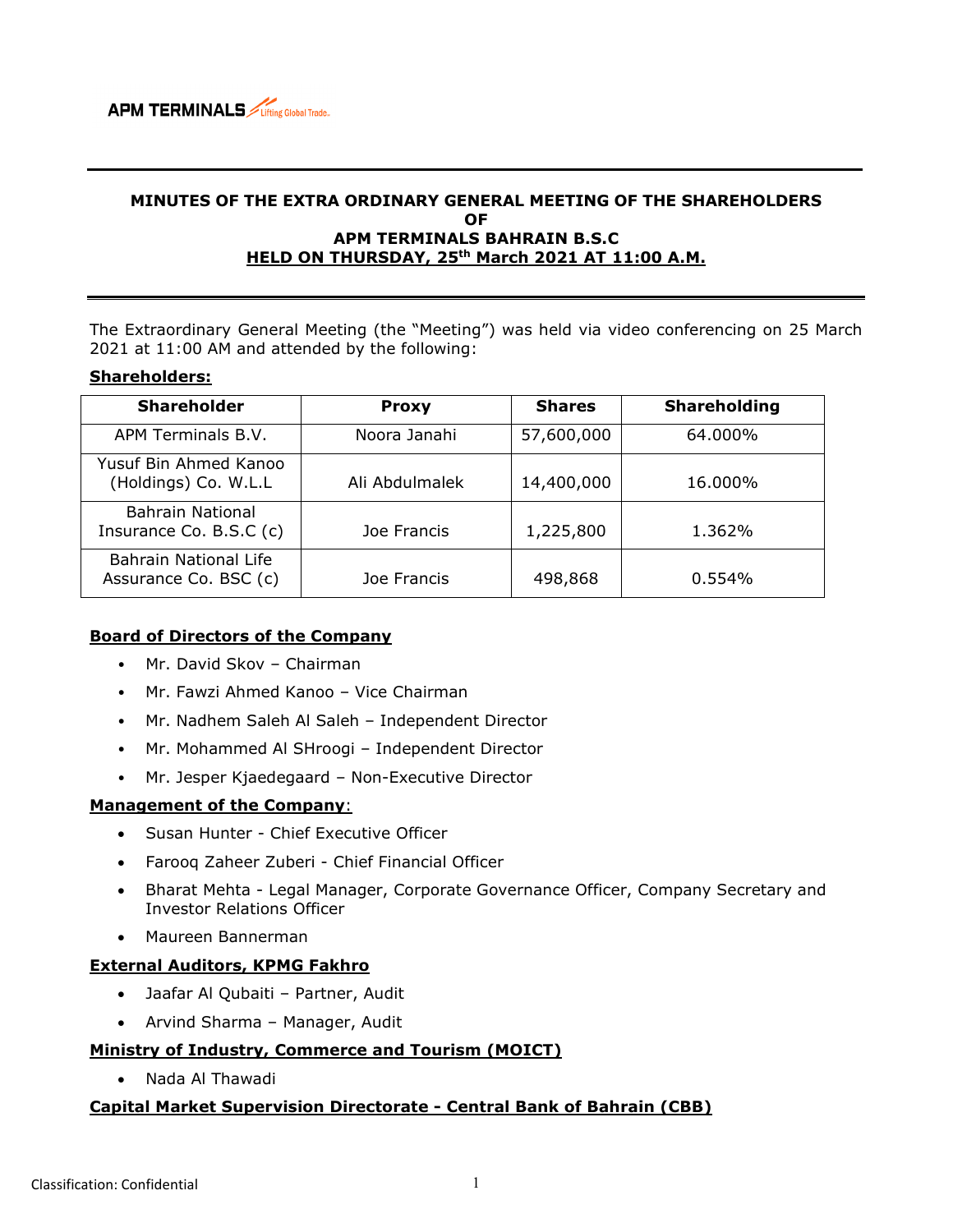

• Jaber Al Aali - Head of the Market Surveillance Department-

# **Bahrain Bourse**

• Senan al Sherooqi – Listing & Disclosure

## **Bahrain Clear, Share Registrar**

• Hussain Ali Haji - Senior Administrator

Notice having been given to the Shareholders for the Meeting of Shareholders of the Company. The Meeting commenced on at 11.00 A.M via video conference through Zoom. The Share Registrar confirmed in writing that the Meeting is attended by shareholders representing 81.92% of the share capital of the Company. Accordingly, it was confirmed that the Meeting has the required quorum and therefore the Meeting is in order to transact the business as listed on the Agenda circulated to all the shareholders.

Mr. Skov was designated Chairman of the Meeting (the "**Chairman**").

# **RESOLUTIONS**

Mr. Skov presented the agenda items for Approval.

## **Agenda Item 1:**

**To resolve, subject to the applicable regulatory approvals from the relevant regulators, further to the recommendation and decision of the Board of Directors to incorporate "Selling and buying shares and securities for company's account only" as one of the objects of the Company.**

Mr. Francis enquired about the rationale for the change to the objects of the Company and at what levels the shares would be bought or sold. Further Mr. Abdulmalek enquired if there will be any committee or team to evaluate any such investments.

Mr. Zuberi responded that the Company is looking at growth opportunities. At this stage, we want to have the required regulatory approvals in place in order to have the ability to invest and after which we will evaluate options to invest in certain companies. At the moment there is nothing firm, however, one of the option which company is evaluating is investing in local startups. Mr. Zuberi further clarified that any investment opportunities will be locally evaluated and then by the investment committee as part of our overall group structure.

Mrs. Hunter further clarified that any buying or selling of shares and securities will be subject to thorough due diligence and Board approval. Mr. Jesper also informed that the Company is not considering buy back of shares.

Mr. Abdulmalek also enquired why deposits are held with the A.P. Moller Maersk A/S and not locally with the banks in Bahrain given the interest earned is only 25 basis points.

Mr. Zuberi clarified that the interest earned on deposits held with A.P. Moller Maersk A/S is not 25 basis points and is rather 25 basis points over the deposit rate offered by one of the international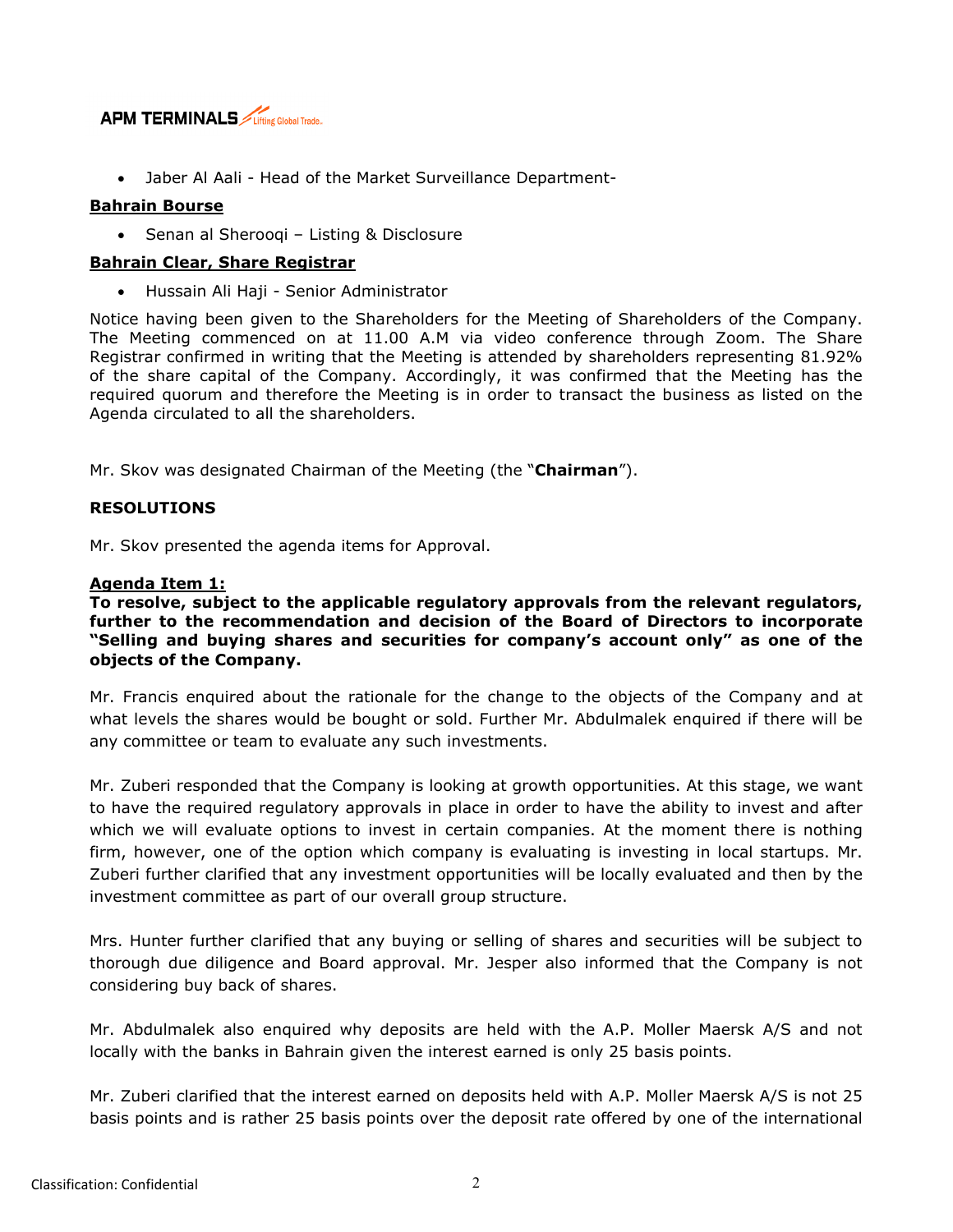

banks. Currently the average interest rate earned on the deposits is around 2.5% per annum. This return is significantly higher than those from banks based in Bahrain with good credit ratings.

Besides Mr. Francis asked if the Company is considering to have conference calls on quarterly results for the shareholders and analysts. Mr. Zuberi, stated that currently we do not have conference calls on quaretrly results, however the management will loook into the feasibility of holding the same.

With no further comments and with due consideration of the Shareholders, it was unanimously **RESOLVED** that adding "Selling and buying shares and securities for company's account only" to the objects of the Company is hereby approved.

# **Agenda Item 2:**

**To resolve, subject to the applicable regulatory approvals from the relevant regulators, to amend Article 5(2) of the Memorandum and Articles of Association by amending paragraph (h) and adding a new paragraph (i) to reflect item (1) above, to be read as follows:** 

*"Without limiting the generality of (1) above, the Company shall:*

*(a)benefit from, operate and manage the ports;*

*(b)provide Marine Services to the ports and outside of the ports but within the territorial waters of Bahrain;*

*(c)provide pilotage services, within khawr Al Qulay'ah , Sitrah anchorage and the approach channel as required;*

*(d)operate and provide the vessel tracking management system for Bahrain's ports and approaches;*

*(e)provide any services to customers within ports;*

*(f)negotiate and grant exclusive and non-exclusive concessions and/or licenses to third parties selected by the Company, by tender or otherwise, for the provision of all or any facilities or services which the Company may determine to be necessary or desirable within the ports;*

*(g)enter into contracts with third parties for the benefit of the Company or customers generally within the ports;*

*(h) Selling and buying shares and securities for company's account only; (i)to do all such things as may be deemed to be incidental or conductive to the attainment of the above objects or any of them.* 

*Subject to the provisions of law, regulations, orders and decisions in effect and obtaining the necessary licenses to undertake such objects.*

*Notwithstanding this Article, the Company shall at all times comply with the Bahrain Commercial Companies Law promulgated by Legislative Decree No.(21) of 2001 and its amendments and the Central Bank of Bahrain and Financial Institutions Law No.(64) of 2006 and its amendments as well as the regulations issued to its effect, and any directives , orders , procedures , rules and regulations as may be issued by the Central Bank of Bahrain from time to time, and in particular, the Company shall observe and comply with*